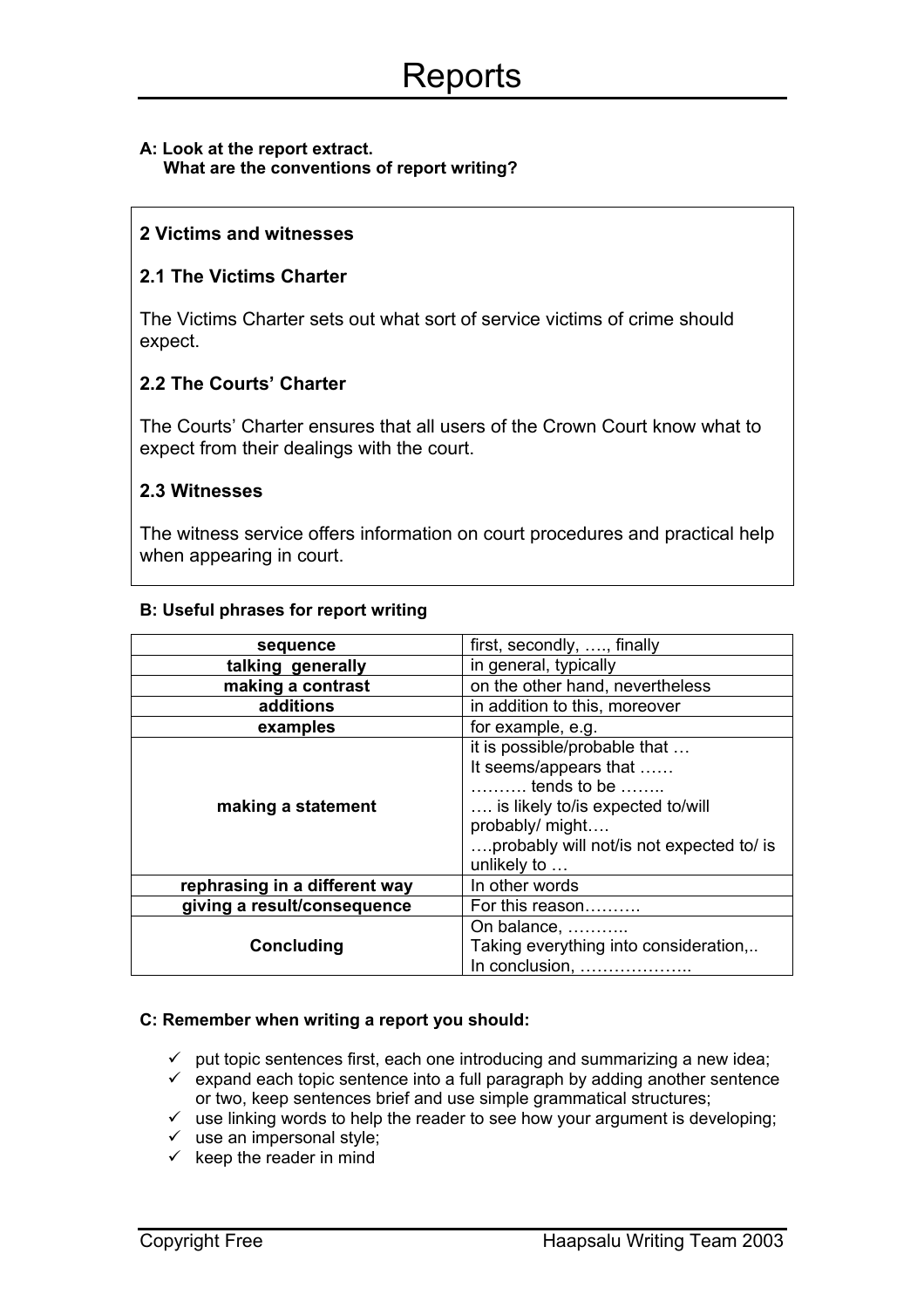# **Teacher's Notes**

**Summary:** This worksheet practices the skills of writing a short report.

**Preparation:** Print the jumbled exercise attached in the required number and cut it

## **Procedure:**

1. Ask students the following questions:

Have you ever written a report? What do you think are the features of a good report? What reports might you be asked to write? Who would ask you to write a report and why? Who would read the report?

Make a list of principles to be followed when writing a report, i.e.

- ordered structure
- formal language
- clear layout
- 2. Distribute the jumbled parts of the report and their descriptions and ask Ss first to match and then to arrange them in a logical order. Use enclosed sheet.
- 3. Check
- 4. Students look at the report extract and decide what the conventions of the report and paragraphing in the report are.
	- a. Each section of the report has a number and a heading

#### Eg **2 Victims and witnesses**

b. Each paragraph has a number and a heading

Eg **2.2 The Courts' Charter**

- c. Each paragraph has only one topic
- 5. Focus Ss attention on the box of report language.